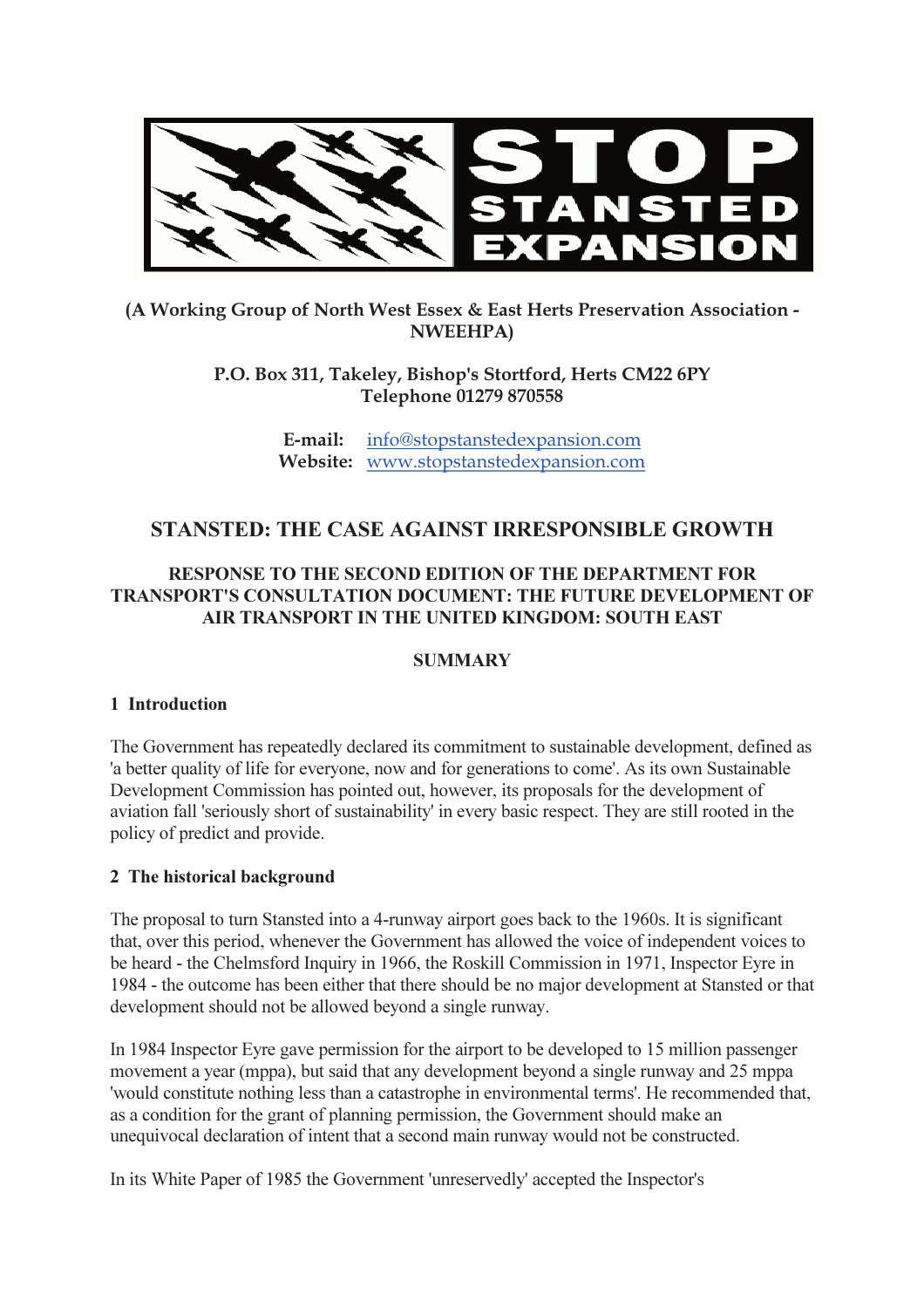recommendation. Yet one of the present options put forward by the Department for Transport (DfT) would add not merely the extra runway dreaded and denounced by Eyre, but three extra runways, turning Stansted into the largest airport in the world.

#### 3 Global, national and regional considerations

The Government forecasts that between 2000 and 2030 unconstrained passenger demand will rise in the south east from 117 mppa to 301 mppa. We question this forecast on several grounds. If, for example, the rail network is improved and airports in other regions are developed the pressure on airports in the south east will be substantially reduced.

The Government grossly exaggerates the economic benefits of the aviation industry and largely ignores its economic 'disbenefits'. A major omission is the impact on the UK balance of payments of the aviation deficit, arising mainly because outward tourism runs at twice the level of inward tourism and increasing all the time with the growth in air traffic. A slowing down of the growth of the aviation industry would not result in an overall loss of jobs, but in a redistribution of jobs to other sectors of the economy. In particular the Government fails to take account of the excessively favourable tax regime which aviation enjoys and its exemption, contrary to the 'polluter pays principle', from meeting its external costs.

This is all the more deplorable because the Consultation Document fails to give proper weight to aviation's devastating impact on the environment, ranging from global warming to local noise pollution. Nor would it be possible to mitigate this impact to any significant extent. The contemplated damage would be immense, the damage limitation minute.

With a fairer tax regime the industry would be paying £7.9 bn more each year, and the European Environment Agency calculates its external costs as £6 bn.

For all these reasons the future growth of demand must be monitored and managed. The policy of 'predict and provide' is not sustainable. Doing nothing is not an option. Nor is mere token action an option. Over the past ten years air fares have fallen in real terms by 42% and on Government predictions they are set to fall still further. Even tax at £6 bn a year would slow the growth rate from 4% to 2%. This would obviate the need for any more runways in the South East by 2030 and the impact on fares would only be about 1% a year in real terms. It would not amount to pricing people off planes, but an end to the policy of pricing them onto planes.

We therefore challenge the Government to live up to the fine words of its sustainable development policy and to implement a serious and effective policy of demand management.

We argue against the creation of a second hub airport near London. By concentrating its focus on Heathrow and ignoring London's other airports, the Government has exaggerated the threat of competition from Amsterdam, Frankfurt and Paris.

The addition of a single runway alone would make Stansted a major hub airport and would inevitably be followed by further runways. In no way could we regard the addition of a single runway as an acceptable compromise. In the long term the Government's real choice is not between an extra one, two or three runways at Stansted. It is between no extra runways and three extra runways.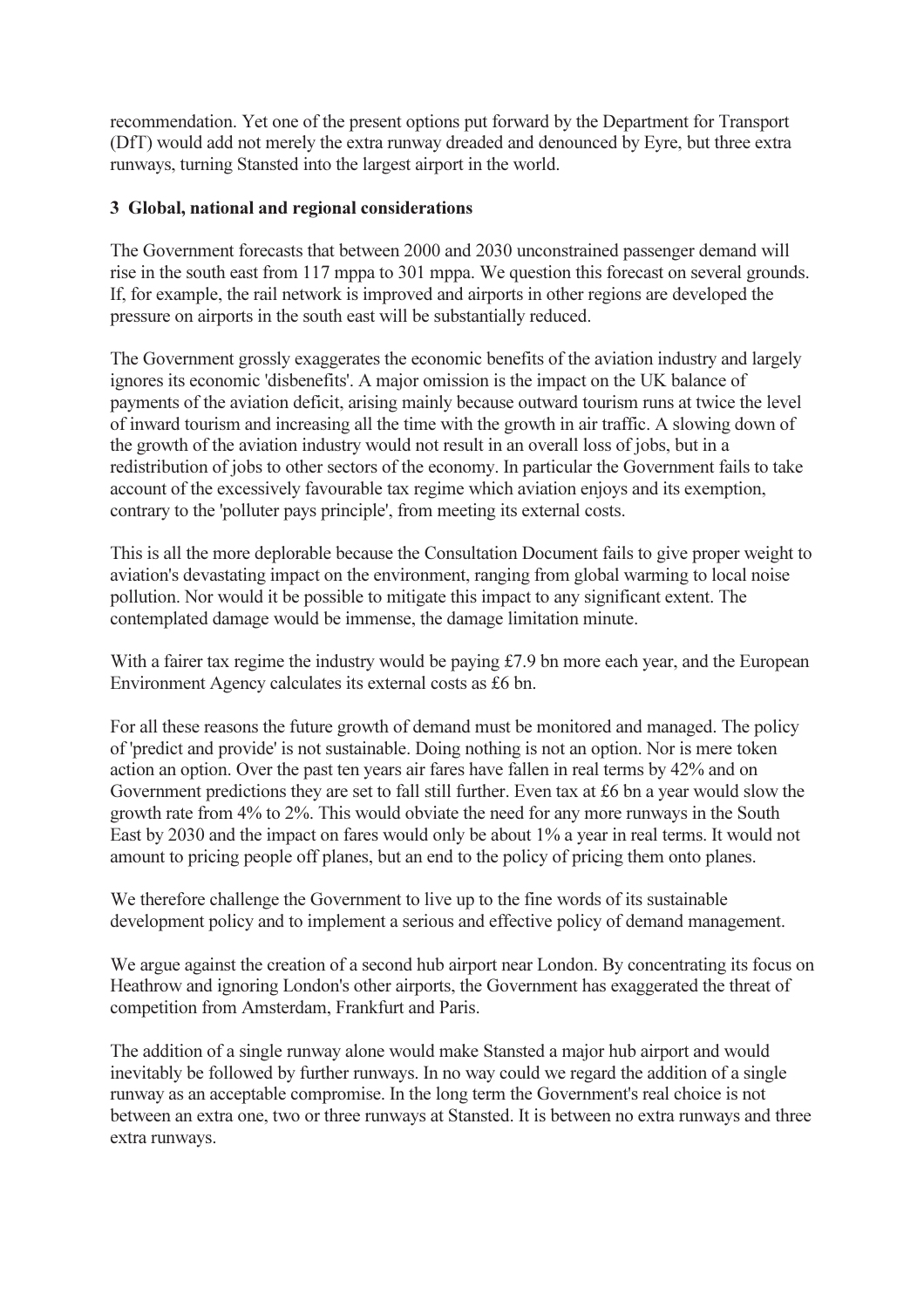#### 4 Considerations for the Stansted area

John Betjeman, writing in 1967 when the countryside around Stansted was under the same dire threat as today, described it as:

"a quiet, prosperous, agricultural area of old stone and flint churches, pargetted cottages with red tiled roofs, spreading farms and gabled manor houses, little hills, elms, oaks, willowy streams and twisty lanes leading to towns of such renowned beauty as Thaxted and Saffron Walden. The very fact that this country is so gentle, unobvious and typical of the best of England makes it all the more important that, being so near to London, it is preserved from noise and 'development'."

In the same year Henry Moore, the sculptor, found it "appalling to contemplate the destruction of this beautiful and irreplaceable part of England."

For those of us who live in the area, and for those visitors who have come to love it, it is simply unthinkable that its beauty and tranquillity should be destroyed as part of a highly questionable response to an unconstrained and reckless growth in air traffic. The impacts on our local heritage and ecology are spelt out in the Consultation Document. Two, possibly three, Scheduled Ancient Monuments would be lost, and under the most damaging, 4-runway, option, 65 listed buildings would have to be demolished - in the words of the Institute for Public Policy Research, 'a scale of heritage destruction rarely witnessed since listed protection became adopted in the 1970s'.

In our main document we quantify and describe the appalling devastation that would be wrought in our area by the addition of any runways in terms of noise pollution, air pollution, the damage to public health and the impacts of urbanisation. Under all these headings the harm inflicted would be much greater than that spelt out in the Consultation Document.

Under noise, the Government has failed to observe the guidelines laid down by the World Health Organisation. Its methodology is defective, and it underestimates by a factor between three and four how many people would be disturbed by noise and the extent to which they would be disturbed.

It has also underestimated the effects of air pollution. Its air quality modelling is inadequate and the uncertainties of modelling over 30 years ahead make any results very questionable. But these results, though open to question, clearly show exceedances of nitrogen dioxide that will contravene both UK and EU law. The Government tries to dismiss these exceedances as 'manageable' and estimates that only 'small numbers of people' would be exposed to them. But no reliable assumptions can be made about mitigation, and all residents, whatever their number, are entitled to rely on the protection of the law.

The Consultation Document does not deal with health as such, and so the impact of massive airport development on the health of the population around Stansted has not been given adequate attention. There is powerful evidence that noise and air pollution arising from aviation and the consequent urbanisation have an adverse effect on the health of the local population, particularly children, the elderly and the ill.

In terms of urbanisation, the Government's employment estimates are based on direct and indirect employment alone, and fail to take into account induced and attracted employment. As our consultants, Berkeley Hanover Consultants (BHC), have demonstrated, this means that the